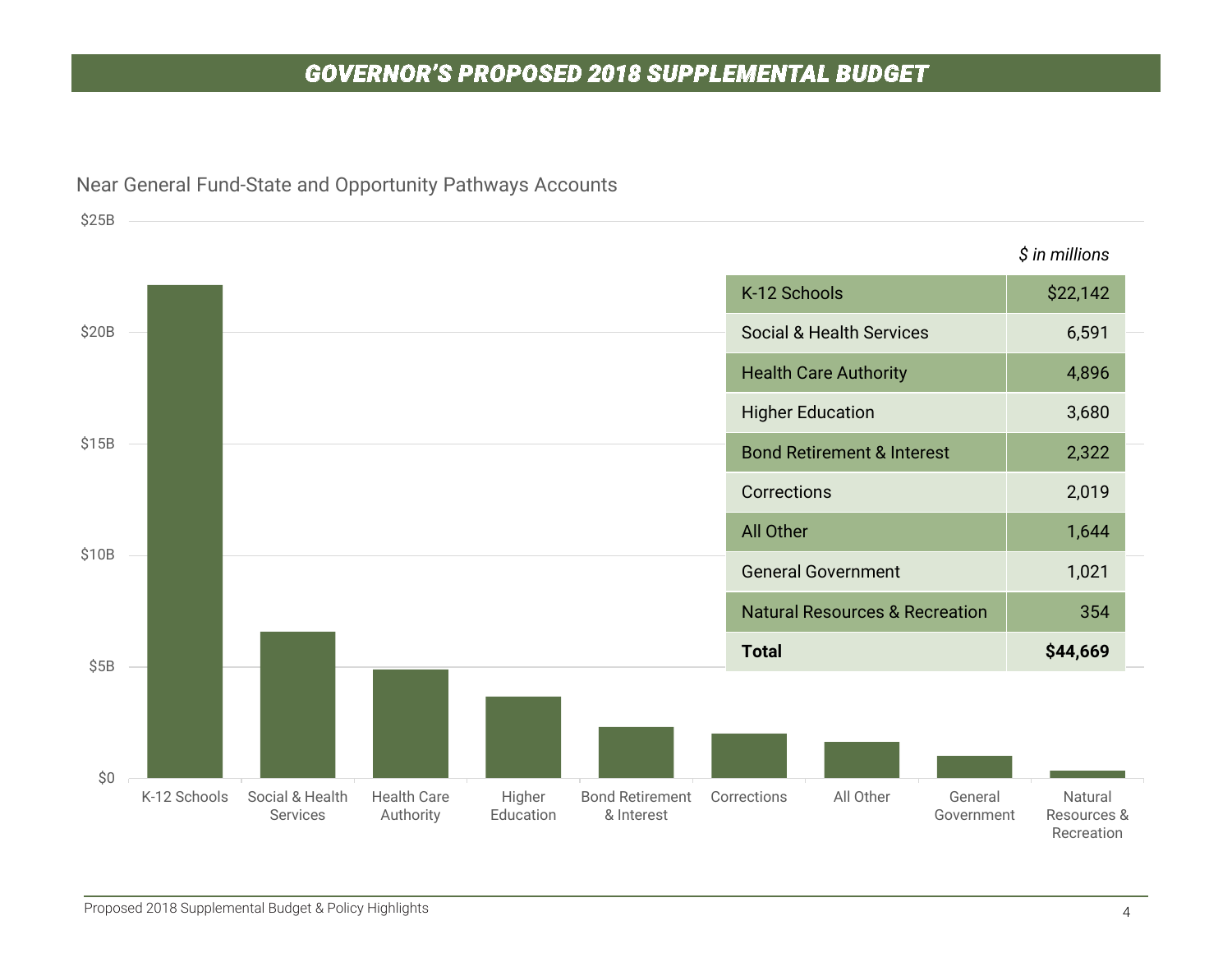## *GOVERNOR'S PROPOSED 2018 SUPPLEMENTAL BUDGET*